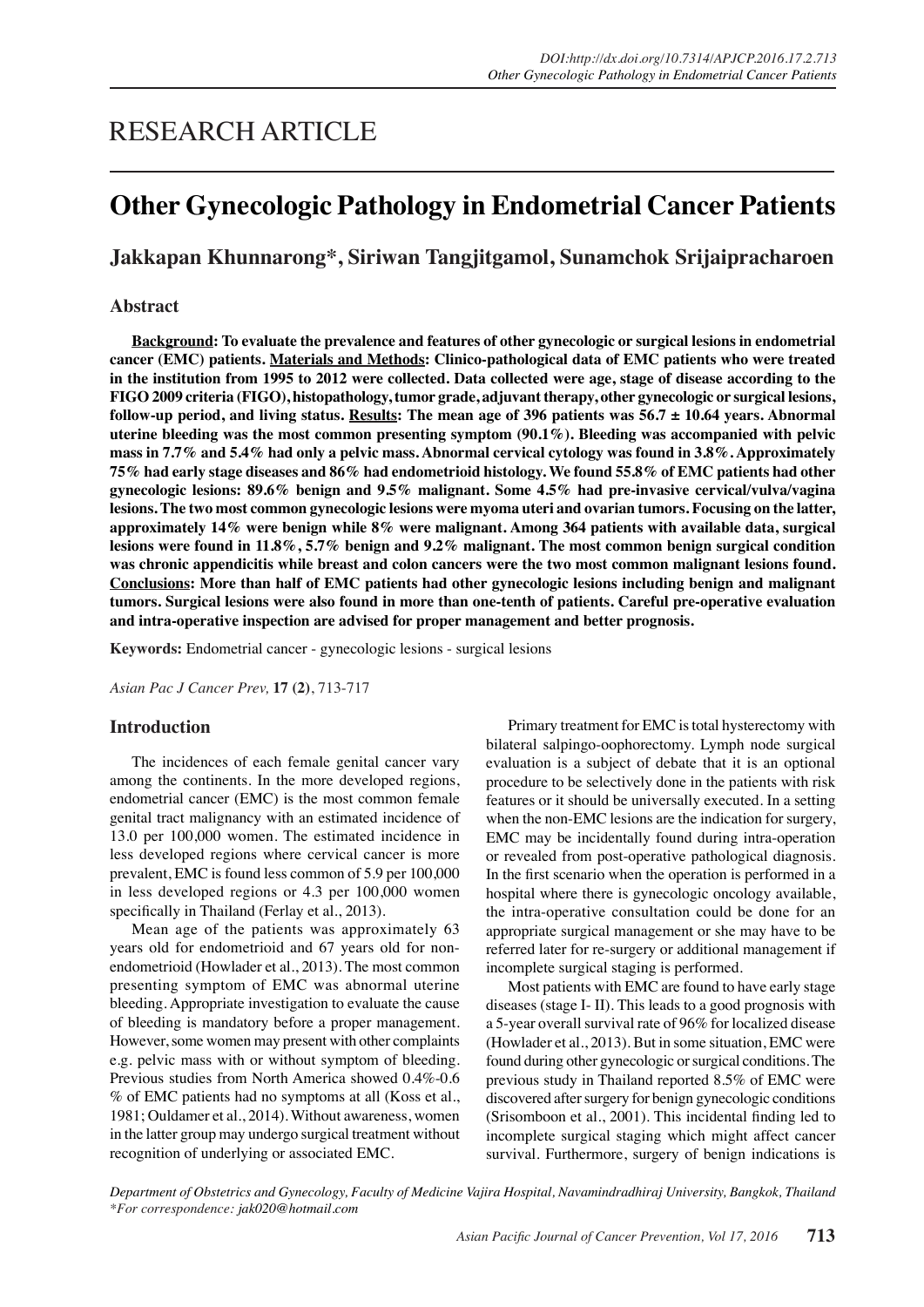#### *Jakkapan Khunnarong et al*

generally carried out by general surgeon or gynecologist. Data from a few studies reported worse treatment outcome when EMC was treated by general surgeons than the patients who had surgery performed by the gynecologic oncologist (Barnes and Kilgore, 2000; Chan et al., 2011).

Most studies of EMC came from the Western while there was limited report from Asia (Manchana and Khemapech 2008; Tangjitgamol et al., 2010; Binesh et al., 2014). There might be variations in risk factors and co-morbidities of EMC patients in other regions with

| General characteristic features                               | N   | $\%$ |
|---------------------------------------------------------------|-----|------|
| Gynecologic history $(n=278)$                                 |     |      |
| Nulliparous                                                   | 103 | 37.1 |
| single                                                        | 73  | 26.3 |
| married with infertility or without offspring                 | 30  | 10.8 |
| Multiparous                                                   | 175 | 62.9 |
| Symptoms $(n=336)$                                            |     |      |
| Abnormal uterine bleeding                                     | 303 | 90.1 |
| Bleeding only                                                 | 277 | 82.4 |
| Bleeding with pelvic mass                                     | 26  | 7.7  |
| Pelvic mass b                                                 | 18  | 5.4  |
| Abnormal Pap smear c                                          | 15  | 4.5  |
| Stage $(N=396)$                                               |     |      |
| $I-II$                                                        | 296 | 74.7 |
| <b>III-IV</b>                                                 | 92  | 23.3 |
| Unassigned stage (pre-operative radiation or chemotherapy)    | 8   | 2    |
| Histopathology (N=396)                                        |     |      |
| Endometrioid carcinoma with or without other minor components | 340 | 85.9 |
| Others                                                        | 56  | 14.1 |

## **Table 2. Other gynecologic lesions/ conditions in endometrial cancer patients (N=219 patients)**

| Other gynecologic conditions/ lesions               | n   | $\%$ |
|-----------------------------------------------------|-----|------|
| Uterine lesions/tumors                              |     |      |
| Leiomyoma, adenomyosis or adenomyoma                | 167 | 42.2 |
| Endometrial polyps                                  | 11  | 2.8  |
| Adnexal lesions/tumors                              |     |      |
| Benign ovarian tumors                               | 31  | 14.2 |
| Malignant ovarian tumors                            | 17  | 7.8  |
| Partubal cyst or chronic salpingitis                |     | 1.8  |
| Cervical lesions/tumors                             |     |      |
| Pre-invasive or invasive cervical cancer a          | 11  | 2.8  |
| Pre-invasive or invasive vulvar or vaginal cancer b |     | 0.8  |

One patient may have multiple sites of lesions/ tumors. (b) Pre-invasive cervical lesions in nine and invasive cervical cancer in two patients. (c) Vaginal carcinoma, vulvar carcinoma, and vaginal intraepithelial neoplasia (one each)

#### **Table 3. Surgical lesions/ conditions in endometrial cancer patients (N=43 patients)**

| Other surgical conditions/ lesions             | n              | $\%$ a |
|------------------------------------------------|----------------|--------|
| Benign (n=17 patients with 21 lesions)         |                |        |
| Breast mass/nodules                            | $\overline{2}$ | 5.1    |
| Chronic appendicitis                           | 11             | 28.2   |
| Thyroid nodule/ mass                           | 3              | 7.7    |
| Colonic diverticulosis                         | 3              | 7.7    |
| Chronic cholecystitis                          |                | 2.6    |
| Focal hepatic nodular hyperplasia              |                | 2.6    |
| Malignant ( $n = 26$ patients with 31 lesions) |                |        |
| Breast carcinoma b                             | 12             | 30.8   |
| Colon cancer                                   |                | 17.9   |
| Lung cancer                                    |                | 12.8   |
| Thyroid carcinoma c                            |                | 5.1    |
| Gall bladder carcinoma                         |                | 2.6    |
| Brain tumor                                    |                | 2.6    |
| Skin cancer                                    |                | 5.1    |
| Pancreatic carcinoma                           |                | 2.6    |
| Appendiceal tumor                              |                | 2.6    |

One patient may have more than one surgical lesions/ conditions. a Percentages obtained from the total number (N) of patients with surgical lesions/ conditions. (b) Three out of 11 patients with breast cancer also had cancers of colon (1), colon & ovary (1), and skin (1). (c) One patient with thyroid cancer also had ovarian cancer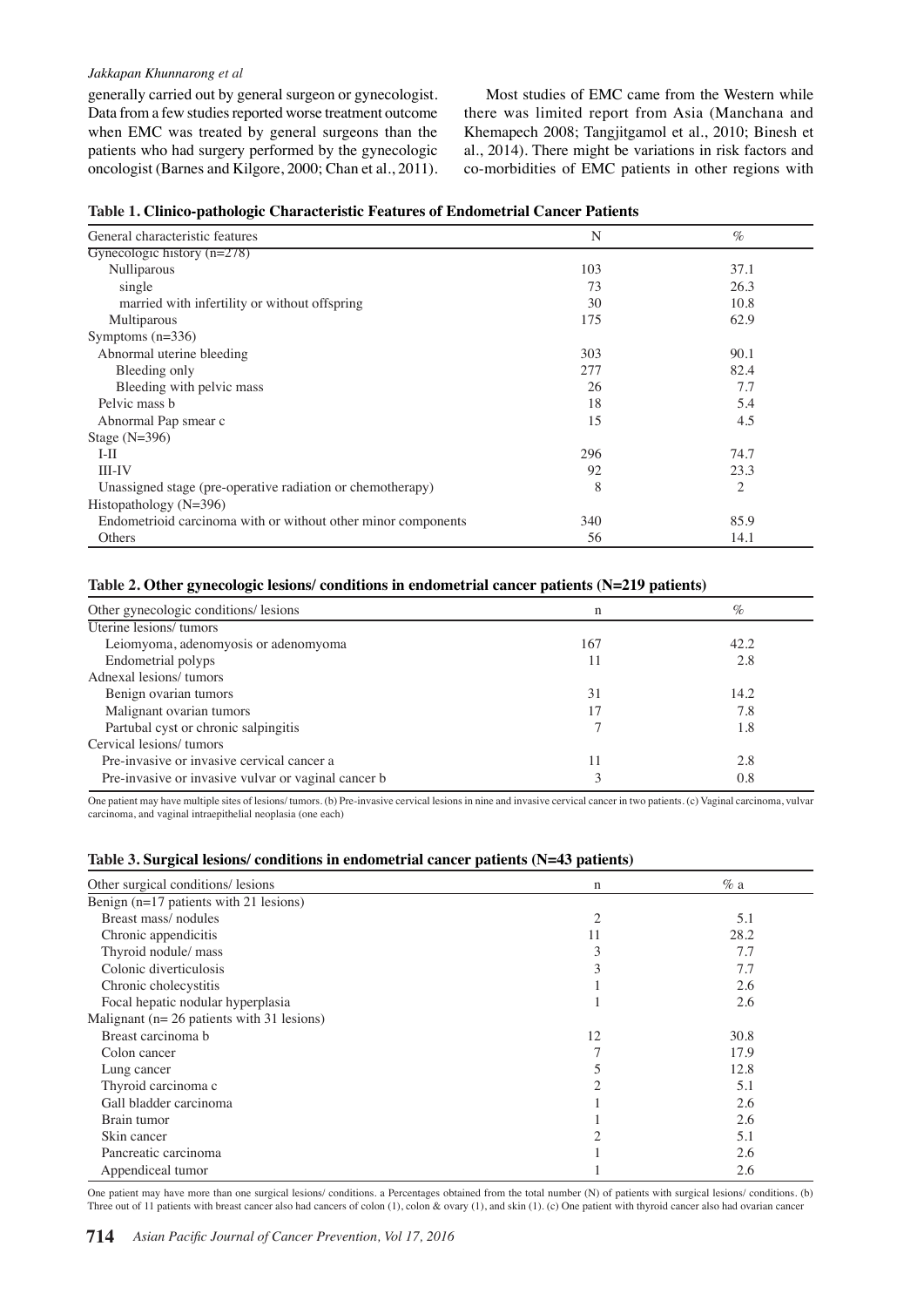different background on nutritional habits or genetic risks. We do not know whether EMC in our racial population would have different features than those from the other reports. With the lack of information, it is important that data of our own should be collected. We aimed to evaluate the associated gynecologic or surgical conditions in our Thai EMC patients.

## **Materials and Methods**

We obtained an approval from the Ethics Committee for Research involving Human Subjects of the institution. Archives of the Gynecologic Oncology Unit of the Department of Obstetrics and Gynecology were searched to identify EMC patients treated between January 1995 and December 2012. We included the patients who had treatment in the institution and had endometrial carcinoma or carcinosarcoma. Exclusion criteria were patients who had other types of uterine sarcoma or had no available medical records.

Data collected were: age, presenting symptom, stage of disease according to the FIGO 2009 criteria (FIGO), histopathology, tumor grade, and adjuvant therapy. Other gynecologic or surgical lesions or conditions which may be recognized prior to, during or after EMC diagnosis and treatment were recorded.

Data were analyzed using SPSS statistical software, version 11.5 (SPSS, Chicago, IL). Descriptive statistics were used to analyze demographic data and were summarized as numbers with percentage or median with range. OS and PFS were analyzed by the Kaplan-Meier method and were compared between groups with log rank test. P-values of < 0.05 were considered significant.

# **Results**

We identified 446 EMC patients during the study period. Fifty were excluded for having other types of uterine sarcoma or had no medical records. Mean age of the 396 patients included in the study was  $56.7 \pm 10.64$ years. Twenty-three patients (5.8%) aged less than 40 years while 147 (37.1%) aged  $\geq 60$  years. Among 278 patients with available clinical data, 103 were nulliparous (37.1%): being single in 73 (26.3%) or having had history of infertile or never had a child in the other 30 (10.8%). Eleven had tamoxifen as adjuvant therapy for their breast cancer while five had hormonal replacement therapy or herbal medicine for their menopausal symptoms. Of 336 patients with known complaining symptom, abnormal uterine bleeding was the most common found in 303 patients (90.1%). Bleeding was accompanied with pelvic mass in 26 patients (7.7%). Pelvic mass was the sole presenting symptom in 18 patients (5.4%) and was the indication for surgery in almost all of them. Abnormal cervical cytology was abnormal in 15 patients (4.4%), being: Papanicolaou class V in 13 and atypical glandular cells in the other two.

Regarding data of EMC, eight patients in our series (2.0%) had either radiation or chemotherapy prior to surgery due to poor performance status to undergo extensive surgery for their advanced diseases. All other

*Other Gynecologic Pathology in Endometrial Cancer Patients* 388 patients had primary surgical treatment. Six had radical, instead of simple, hysterectomy because there was presence of positive cancer tissue from endocervical curettage. Only one of them had stage II with cervical stroma invasion. The other five had stage I A or B (with cervical epithelial involvement in two). Early stage (stage I-stage II) EMC was more commonly found. The most common histopathology was endometrioid carcinoma with or without other minor components. Of 389 with available data, 172 patients (44.2%) had adjuvant treatment after primary surgery. Characteristic features of the patients and data of EMC are shown in Table 1.

We identified 221 out of 396 patients (55.8%) had other gynecologic lesions/ conditions while 43 out of 364 patients with available data (11.8%) had surgical lesions/ conditions. There were no significant differences of ages among EMC patients who had or had no gynecologic or surgical lesions/ conditions (data not shown).

Among 221 EMC patients with gynecologic lesions, 198 patients had benign lesions (89.6%) while 21 had malignant tumors (9.5%) and ten had pre-invasive cervical or vulva/vagina lesions (4.5%). Eight had benign tumors together with pre-invasive lesions or other cancers. All, except one prior cervical and two subsequent vaginal preinvasive and invasive vaginal cancer, other gynecologic lesions were co-incidental found during surgery for EMC. The two most common were myometrial and ovarian tumors. Table 2 shows details of other gynecologic lesions in EMC patients. Of 18 patients who had presenting symptom of pelvic mass, eight of which were myoma and/ or adenomyosis while the other eight were ovarian tumors (one benign and seven malignant) and only two were uterine enlargement from EMC. On the other hand, those 15 patients who had abnormal cervical cytology had no specific pathology of cervix.

Regarding the surgical lesions/ conditions in 43 patients, they were noted as benign in 17 (5.7%) and malignant in 26 patients (9.2%) (Table 3). Among 26 patients who had malignant surgical conditions, four had more than one sites of non-gynecologic cancer: breast and colon cancer (n=2), breast and non-melanoma skin cancer (n=1), and colon cancer and carcinoid tumor of appendix (n=1). Most of malignant surgical conditions were discovered prior to or after EM diagnosis while most benign surgical conditions were found at the time of EMC surgery.

#### **Discussion**

Treatment for EMC in more and less developed regions may differ based on the incidences, availability or access to health care service or health care policy for reimbursement, etc. In Thailand if EMC is recognized prior to surgery, the recommendation from the Thai Royal College of Obstetrics and Gynecology was to counsel the patients about the preference to have gynecologic oncologist be the surgeon to perform primary surgery unless there is minimal risk of extrauterine spread.

Our study had consistent finding with previous report that most of EMC patients presented with abnormal uterine bleeding (90%) (Barakat et al., 1997). However, we found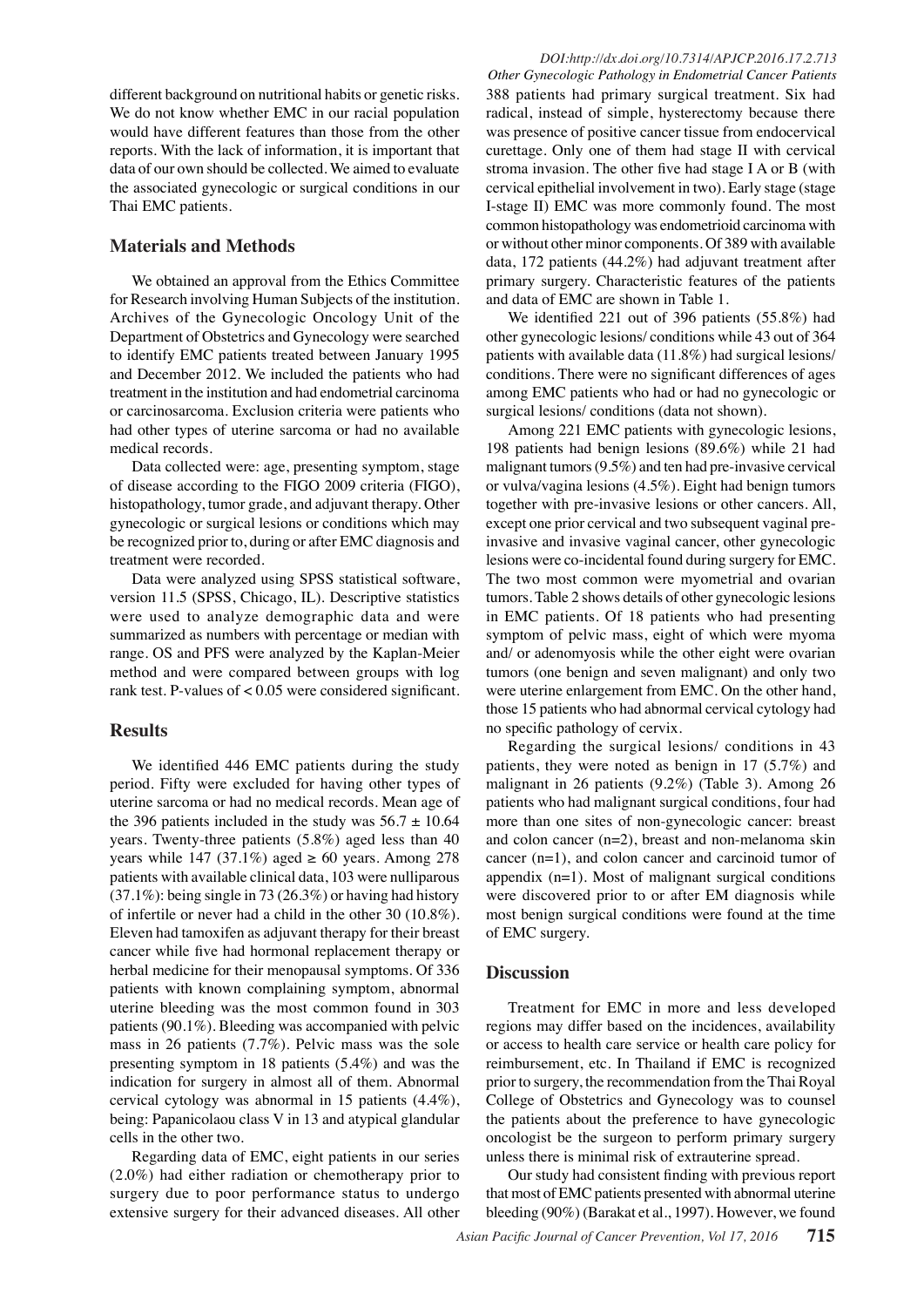#### *Jakkapan Khunnarong et al*

that nearly 18% had mixed symptoms of bleeding with pelvic mass or had pelvic mass alone, or abnormal cervical cytology. On the other hand, 10% of our EMC patients who had no uterine bleeding were comparable to 5% to 10% reported from previous study (Smith-Bindman et al., 1998). In a scenario when the patients presented with other symptoms or without symptoms, a misdiagnosis may lead to an inappropriate treatment. Other studies demonstrated 0.3% of EMC discovered in postmortem women who were dead from other causes (Horwitz et al., 1981) or very high range from 0.4% to 8.5% in women who underwent hysterectomy for benign gynecologic conditions (Srisomboon et al., 2001; Ouldamer et al., 2014). As found in our study that all patients who present with pelvic mass alone (5%) underwent surgical exploration from this indication. These possibilities should be aware of particularly in a hospital setting where a complete or appropriate oncologic operation is not possible.

Our study demonstrated that up to 55% of EMC had other gynecologic lesions. Some of which had been existing while others were found coincidental or encountered after EMC. Most of the gynecologic lesions co-incidentally found in our study were uterine leiomyoma (42%). This was much higher than  $9\%$ -18% of leiomyoma reported in general population (Zimmermann et al., 2012). This co-incidental pathology was not surprising because both EMC and uterine leiomyoma have common etiology of estrogen and progesterone milieu (Rein et al., 1995; Andersen 1996). However, the high incidence of leiomyoma in EMC in our study was higher than 29% in the study of Fortuny et al, which performed a case-control study in US population. The authors also reported a significant risk of patients with uterine leiomyoma to have EMC with odds ratio of 1.8 (Fortuny et al., 2009). Our high prevalence of uterine leiomyoma which was much higher than their study may be because our data were collected from pathological reports which recorded in detail any other findings aside from the main diagnosis while their study collected data through personal interviews.

Aside from benign tumor/ lesions, our study found more than 10% of our EMC patients had pre-invasive lesions and other non-EMC gynecologic cancer. Generally, epithelial ovarian cancer (EOC) was reported to be the most common synchronous cancer occurring in 5% with EMC (Zaino et al., 2001). Our data showed slightly lower incidence with 4.2% of our EMC patients having synchronous EOC. Various incidences among studies might partly depend on the age of the EMC in each study because the synchronous EOC tended to occur higher in younger patients (Tangjitgamol et al., 2010). Regarding the extent of both cancers and their influences on treatment or outcomes, other studies also found that synchronous cancer tended to be in early stage and had good survival (Tangjitgamol et al., 2010; Lim et al., 2011). We found that slightly more than one third of our EMC patients who had EOC had more advanced OC than EMC. This might have required more extensive surgical procedures e.g. lymph node surgical resection or omentectomy. Any general surgeons or gynecologic oncologists who were going to do the operation for EMC should be cautious of this possibility to conduct an appropriate surgical procedure.

Aside other gynecologic tumors/ lesions, surgical lesions were found in almost 12% of our EMC patients. They might be discovered prior to, during, or post EMC treatment. Focus on malignant tumors, the most common cancer that we found with EOC was breast follow by colon and lung cancers in respective orders. The detail of other cancers would be described and presented in our other works. Focusing on benign surgical tumors/ lesions, most of them would not impact the line of treatment for EMC except for one patient who had focal hepatic nodular hyperplasia found at the time of surgical staging for EMC. If intra-operative consultation to a surgeon was not possible, she might need another surgery or it might be interpreted as metastatic tumor from EMC requiring adjuvant treatment.

In conclusion, Our study demonstrated high coincidence of other gynecologic or surgical pathology in EMC patients. The most common of these lesion/ tumors was uterine leiomyoma. The surgeons who plan to operate for benign gynecologic/surgical lesions especially leiomyoma should perform an appropriate pre-operative or intra-operative evaluation for a possible co-incidence of EMC.

#### **References**

- Andersen J (1996). Growth factors and cytokines in uterine leiomyomas. *Semin Reprod Endocrinol*, **14**, 269-82.
- Barakat RR, Park RC, Grigsby PW, et al (1997). Corpus: epithelial tumors. In: Hoskins WJ, Perez CA, Young RC, editors. Principles and practice of gynecologic oncology. 2<sup>nd</sup> ed. Philadelphia: Lippincott-Raven, 859-96.
- Barnes MN, Kilgore LC (2000). Complete surgical staging of early endometrial adenocarcinoma: optimizing patient outcomes. *Semin Radiat Oncol*, **10**, 3-7.
- Binesh F, Akhavan A, Behniafard N, et al (2014). Endometrial adenocarcinoma: clinicopathologic and survival characteristics in Yazd, Iran. *Asian Pac J Cancer Prev*, **15**, 2797-801.
- Chan JK, Sherman AE, Kapp DS, et al (2011). Influence of gynecologic oncologists on the survival of patients with endometrial cancer. *J Clin Oncol*, **29**, 832-8.
- Ferlay J, Soerjomataram I, Ervik M, et al (2013). GLOBOCAN 2012 v1.0, Cancer. Incidence and Mortality Worldwide: IARC Cancer Base No. 11 [Internet]. Lyon, france: international agency for research on cancer.
- Fortuny J, Sima C, Bayuga S, et al (2009). Risk of endometrial cancer in relation to medical conditions and medication use. *Cancer Epidemiol Biomarkers Prev*, **18**, 1448-56.
- Horwitz RI, Horwitz SM, Feinstein R, et al (1981). Necropsy diagnosis of endometrial cancer and detection-bias in case/ control studies. *Lancet*, **2**, 66-8.
- Howlader N, Noone AM, Krapcho M, et al (2013). SEER cancer statistics review, 1975-2011 based on November 2013 SEER data submission. *National Cancer Institute*. Bethesda, MD.
- Koss L, Schreiber K, Oberlander S, et al (1981). Screening of asymptomatic women for endometrial cancer. *CA Cancer J Clin*, **31**, 300-17.
- Lim YK, Padma R, Foo L, et al (2011). Survival outcome of women with synchronous cancers of endometrium and ovary: a 10 year retrospective cohort study. *J Gynecol Oncol*, **22**, 239-43.
- Manchana T, Khemapech N (2008). Endometrial adenocarcinoma in young Thai women. *Asian Pac J Cancer Prev*, **9**, 283-6.
- Ouldamer L, Rossard L, Arbion F, et al (2014). Risk of incidental